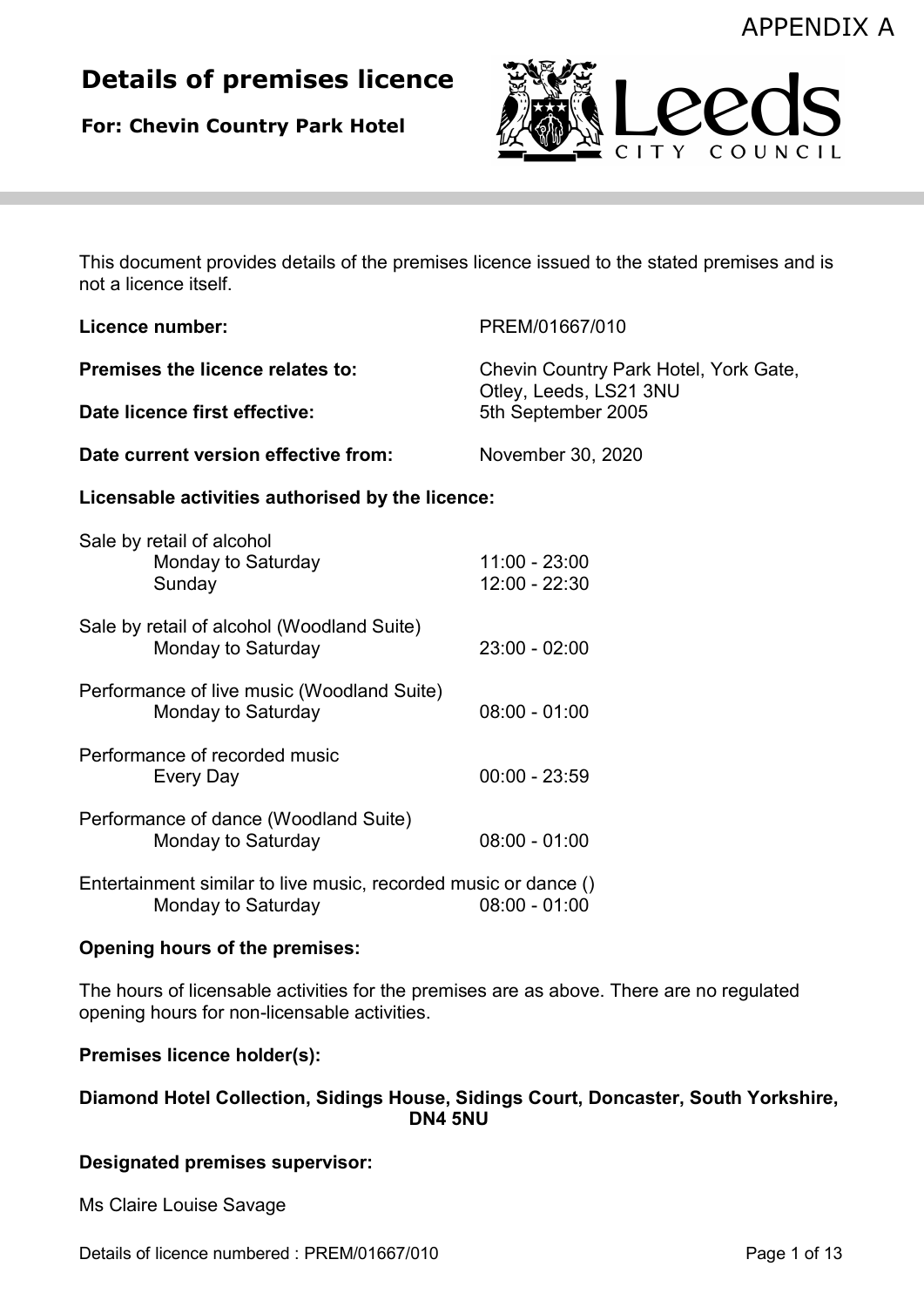## Access to the premises by children

Access to the premises by children is unrestricted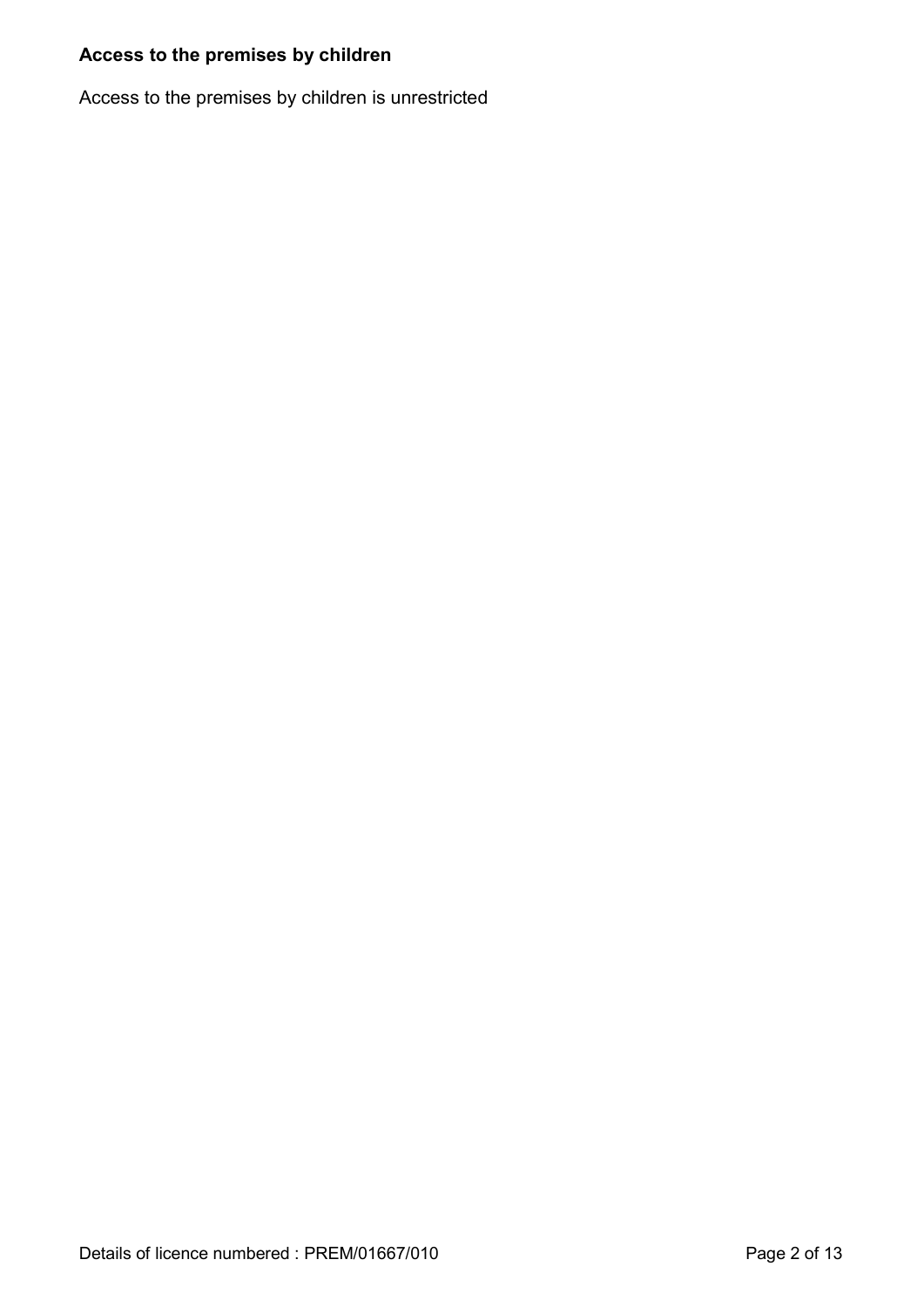#### Annex 1 – Mandatory Conditions

- 1. Only individuals licensed by the Security Industry Authority may be used at the premises to guard against:
	- a. unauthorised access or occupation (e.g. through door supervision), or
	- b. outbreaks of disorder, or
	- c. damage
- 2. No supply of alcohol may be made under this licence
	- a. At a time when there is no designated premises supervisor in respect of the premises licence, or
	- b. At a time when the designated premises supervisor does not hold a personal licence or his personal licence is suspended.
- 3. Every supply of alcohol under the premises licence must be made or authorised by a person who holds a personal licence.
- 4. The responsible person must ensure that staff on relevant premises do not carry out, arrange or participate in any irresponsible promotions in relation to the premises.

 In this paragraph, an irresponsible promotion means any one or more of the following activities, or substantially similar activities, carried on for the purpose of encouraging the sale or supply of alcohol for consumption on the premises -

- a. games or other activities which require or encourage, or are designed to require or encourage individuals to
	- i. drink a quantity of alcohol within a time limit (other than to drink alcohol sold or supplied on the premises before the cessation of the period in which the responsible person is authorised to sell or supply alcohol), or
	- ii. drink as much alcohol as possible (whether within a time limit or otherwise);
- b. provision of unlimited or unspecified quantities of alcohol free or for a fixed or discounted fee to the public or to a group defined by a particular characteristic in a manner which carries a significant risk of undermining a licensing objective;
- c. provision of free or discounted alcohol or any other thing as a prize to encourage or reward the purchase and consumption of alcohol over a period of 24 hours or less in a manner which carries a significant risk of undermining a licensing objective;
- d. selling or supplying alcohol in association with promotional posters or flyers on, or in the vicinity of, the premises which can reasonably be considered to condone, encourage or glamorize anti-social behaviour or to refer to the effects of drunkenness in any favourable manner.
- e. dispensing alcohol directly by one person into the mouth of another (other than where that other person is unable to drink without assistance by reason of disability).
- 5. The responsible person must ensure that free potable water is provided on request to customers where it is reasonably available.
- 6. The premises licence holder or club premises certificate holder must ensure that an age verification policy is adopted in respect of the premises in relation to the sale or supply of alcohol.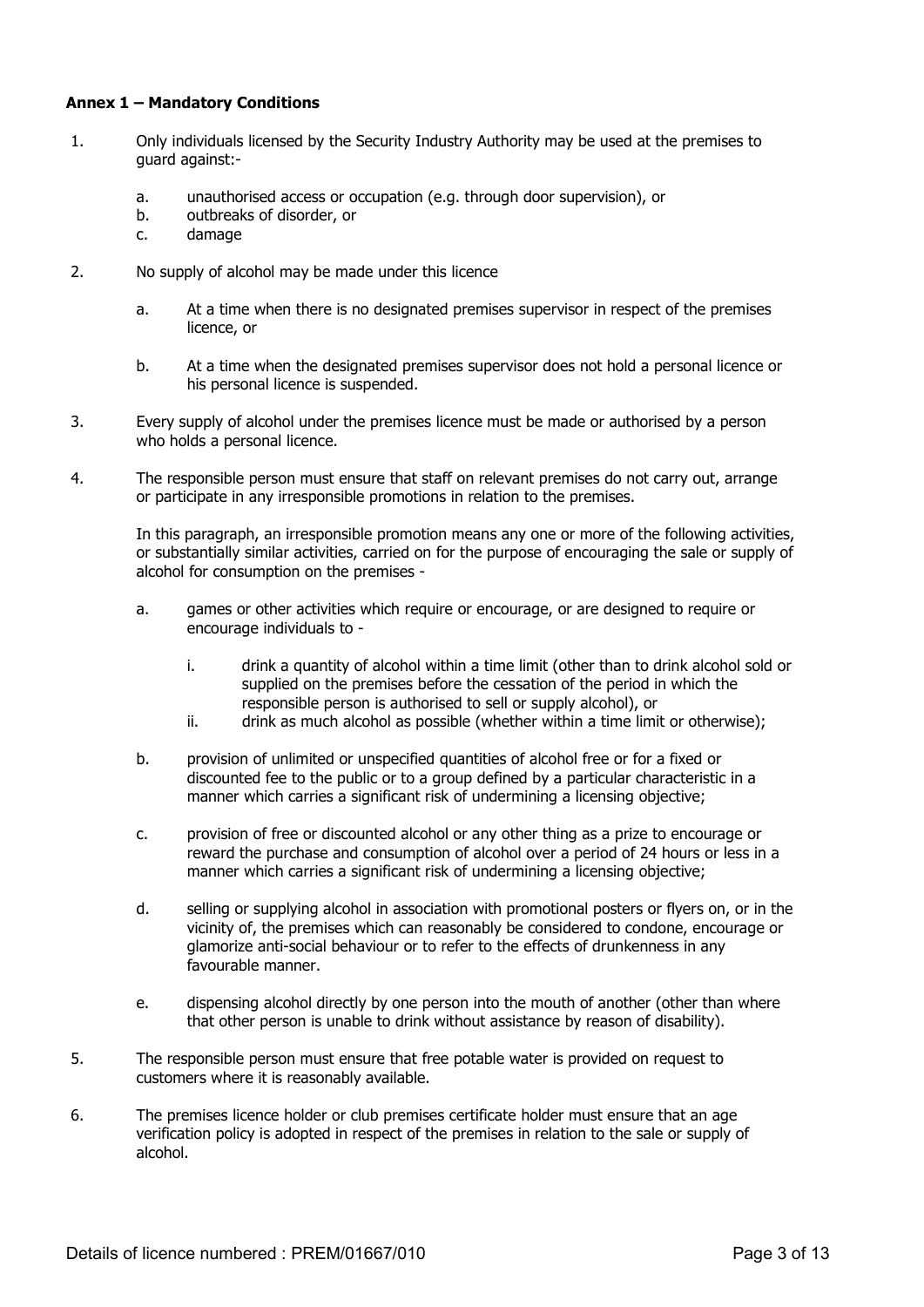The designated premises supervisor in relation to the premises licence must ensure that the supply of alcohol at the premises is carried on in accordance with the age verification policy.

 The policy must require individuals who appear to the responsible person to be under 18 years of age (or such older age as may be specified in the policy) to produce on request, before being served alcohol, identification bearing their photograph, date or birth and either -

- a. a holographic mark, or
- b. an ultraviolet feature.
- 7. The responsible person must ensure that
	- a. where any of the following alcoholic drinks is sold or supplied for consumption on the premises (other than alcoholic drinks sold or supplied having been made up in advance ready for sale or supply in a securely closed container) it is available to customers in the following measures:
		- i. beer or cider: ½ pint;
		- ii. gin, rum, vodka or whisky: 25 ml or 35 ml; and
		- iii. still wine in a glass: 125 ml;
	- b. these measures are displayed in a menu; price list or other printed material which is available to customers on the premises; and
	- c. where a customer does not in relation to a sale of alcohol specify the quantity of alcohol to be sold, the customer is made aware that these measures are available.
- 8. A relevant person shall ensure that no alcohol is sold or supplied for consumption on or off the premises for a price which is less than the permitted price.

For the purposes of the condition set out in paragraph 1 of this condition -

- a. "duty" is to be construed in accordance with the Alcoholic Liquor Duties Act 1979;
- b. "permitted price" is the price found by applying the formula  $P = D + (D \times V)$  where i. P is the permitted price,
	- ii. D is the amount of duty chargeable in relation to the alcohol as if the duty were charged on the date of the sale or supply of the alcohol, and
	- iii. V is the rate of value added tax chargeable in relation to the alcohol as if the value added tax were charged on the date of the sale or supply of the alcohol;
- c. "relevant person" means, in relation to premises in respect of which there is in force a premises licence
	- i. the holder of the premises licence,
	- ii. the designated premises supervisor (if any) in respect of such a licence, or
	- iii. the personal licence holder who makes or authorises a supply of alcohol under such a licence;
- d. "relevant person" means, in relation to premises in respect of which there is in force a club premises certificate, any member or officer of the club present on the premises in a capacity which enables the member or officer to prevent the supply in question; and
- e. "value added tax" mean value added tax charged in accordance with the Value Added Tax Act 1994.

 Where the permitted price given by Paragraph (b) of paragraph 2 would (apart from this paragraph) not be a whole number of pennies, the price given by that sub-paragraph shall be taken to be the price actually given by that sub-paragraph rounded up to the nearest penny.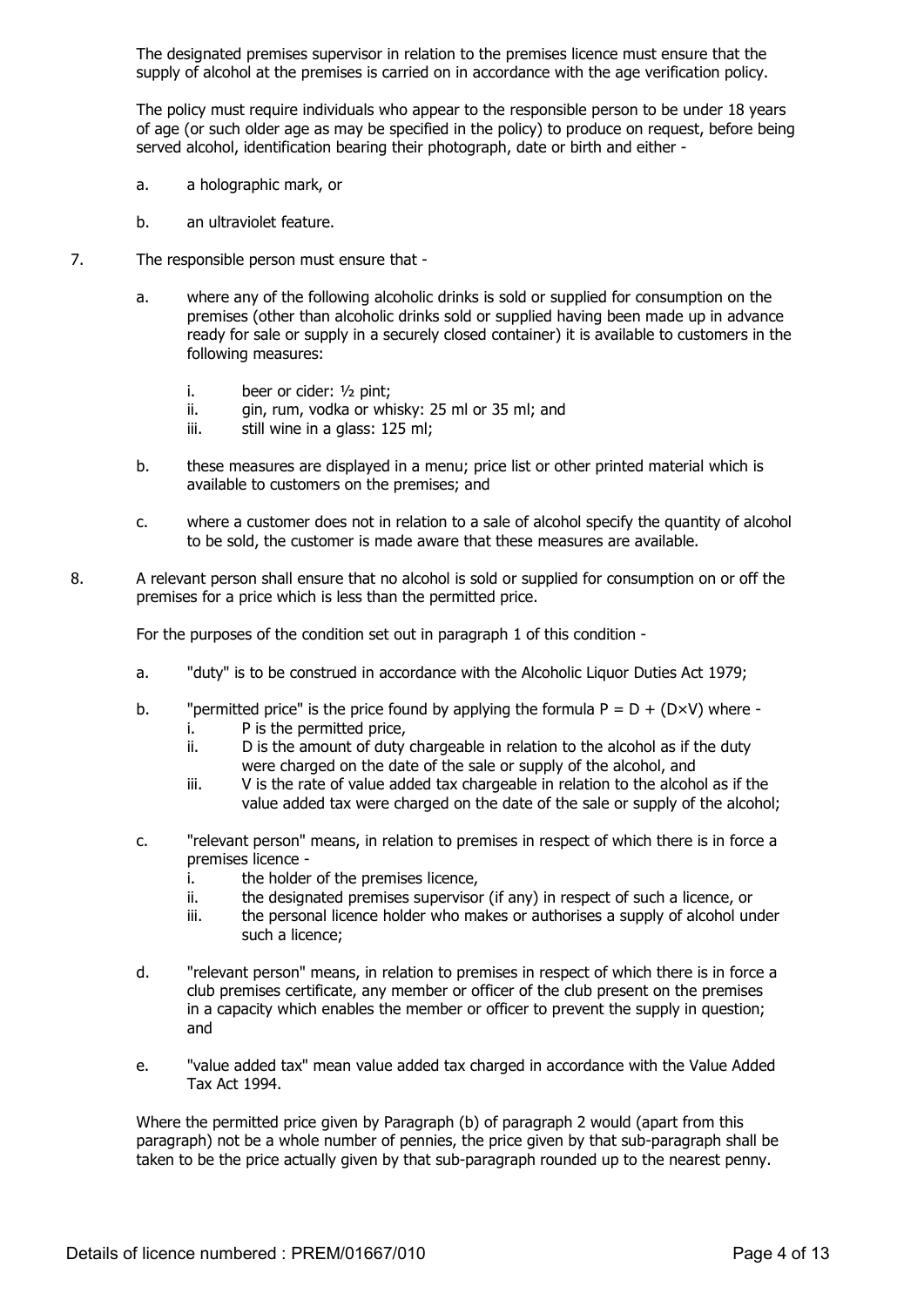- (1) Sub-paragraph (2) applies where the permitted price given by Paragraph (b) of paragraph 2 on a day ("the first day") would be different from the permitted price on the next day ("the second day") as a result of a change to the rate of duty or value added tax.
- (2) The permitted price which would apply on the first day applies to sales or supplies of alcohol which take place before the expiry of the period of 14 days beginning on the second day.

#### Embedded Restrictions

- 9. The permitted hours shall commence:-
	- On days, other than Sundays and Christmas Day, at 11 am.
	- On Sundays and Christmas Day at noon.
- 10. Subject to the following paragraphs, the permitted hours on weekdays shall extend until two o'clock the following morning. except that
	- a. the permitted hours shall end at midnight on any day on which music and dancing is not provided after midnight; and
	- b. on any day that music and dancing end between midnight and two o'clock in the morning the permitted hours shall end when the music and dancing end.
- 11. In relation to the morning on which summer time begins, paragraph (2) of this condition shall have effect with the substitution of references to three o'clock in the morning for references to two o'clock in the morning [or on hour following the hour actually specified in the certificate where the certificate currently requires closure between 1 am and 2 am.
- 12. On Sundays immediately before bank holidays other than Easter Sunday, the permitted hours shall extend until 2 am the following morning except that
	- a. the permitted hours shall end at midnight on any Sunday on which the music or dancing is not provided after midnight;
	- b. where music and dancing end between midnight on any Sunday and 2 am, the permitted hours on that Sunday shall end when the music and dancing end.
- 13. On New Year's Eve the permitted hours shall extend through from the end of permitted hours on New Year's Eve to the start of permitted hours on the following day (or, if there are no permitted hours on the following day, to midnight on 31st December).
- 14. The sale of alcohol must be ancillary to the use of the premises for music and dancing and substantial refreshment.
- 15. The above restrictions do not prohibit:
	- a. the taking of the alcohol from the premises, (unless the alcohol is supplied or taken in an open vessel,) during the first thirty minutes after above hours;
	- b. the consumption of the alcohol on the premises by persons taking meals there during the first thirty minutes after the above hours, if the alcohol was supplied for consumption ancillary to those meals.
	- c. consumption of the alcohol on the premises by, or, the taking, sale or supply of alcohol to any person residing in the licensed premises;
	- d. the ordering of alcohol to be consumed off the premises, or the despatch by the vendor of alcohol so ordered;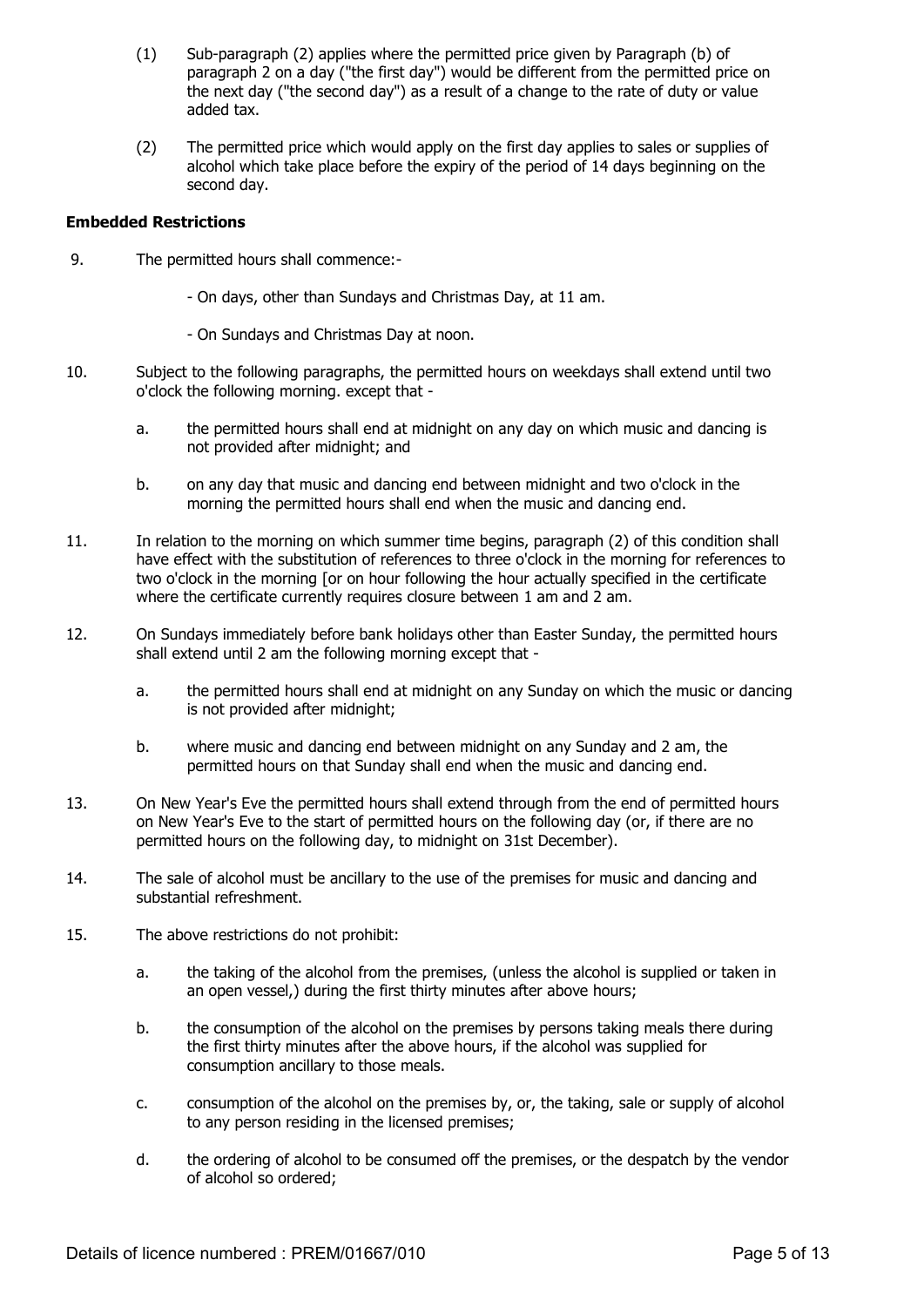- e. the sale of alcohol to a trader or club for the purposes of the trade or club;
- f. the sale or supply of alcohol to any canteen or mess, being a canteen in which the sale or supply of alcohol is carried out under the authority of the Secretary of State or an authorised mess of members of Her Majesty's Naval, Military or Air Forces;
- g. the taking of alcohol from the premises by a person residing there; or
- h. the supply of alcohol for consumption on the premises to any private friends of a person residing there who are bona fide entertained by him at his own expense, or the consumption of alcohol by persons so supplied;
- i. the supply of alcohol for consumption on the premises to persons employed there for the purposes of the business carried on by the holder of the licence, or the consumption of liquor so supplied, if the liquor is supplied at the expense of their employer or of the person carrying on or in charge of the business on the premises.
- 16. Where the number of children attending the entertainment exceeds 100 the licensee shall ensure that the provisions of Section 12 of the Children and Young Persons Act 1933 are complied with.
- 17. Licensed area outlined in red on plan deposited with the Licensing Authority and edged in red.
- 18. CCTV to be installed to the standard acceptable to the police.
- 19. Throughout all parts of these conditions the phrase `Licensing Authority' means the Leeds City Council.
- 20. a) Unless the hours for which the Licence is valid are expressly stated on the Licence there shall be no performance of any nature before 8.00 am or after 11.00pm on any day of the week including Saturdays, or after 10.30pm Sundays, without the prior consent of the Licensing Authority.
	- b) There shall be no dancing or performance including dancing on any day appointed by Public Authority as a day of public mourning.
- 21. The Chief Constable of the West Yorkshire Police, any Police Officer, the Chief Fire Officer, any authorised officer in uniform of the West Yorkshire Fire Authority, any authorised Environmental Health Officer and their equipment and any other person authorised by the Licensing Authority shall have free access to all parts of the licensed premises at all reasonable times for the purpose of supervising the observance and enforcement of these conditions.
- 22. The Licensee shall be responsible for carrying out the provisions of these Conditions of the Licence. The Licensee shall take due precautions for the safety of the public, employees and performers, shall retain control over all areas of the licensed premises and shall ensure that nothing shall take place on the premises which:
	- a) is likely to cause disorder or breach of the peace;
	- b) is likely to be grossly offensive to any person on the premises;
	- c) involves drugs misuse; or
	- d) involves any other unlawful activity.
- 23. The Licensee, or some other responsible person not less than eighteen years of age \*and nominated in writing for the purpose, shall be in charge of, and remain upon the licensed premises whenever they are used for licensed purposes. They shall not be engaged in any duties which prevent them from exercising general supervision and control.
- 24. Any written nomination of management shall be served on the Licensing Authority and a copy of the same shall also be retained on the premises and kept available for immediate inspection by any Official of the Licensing, Police or Fire Authority.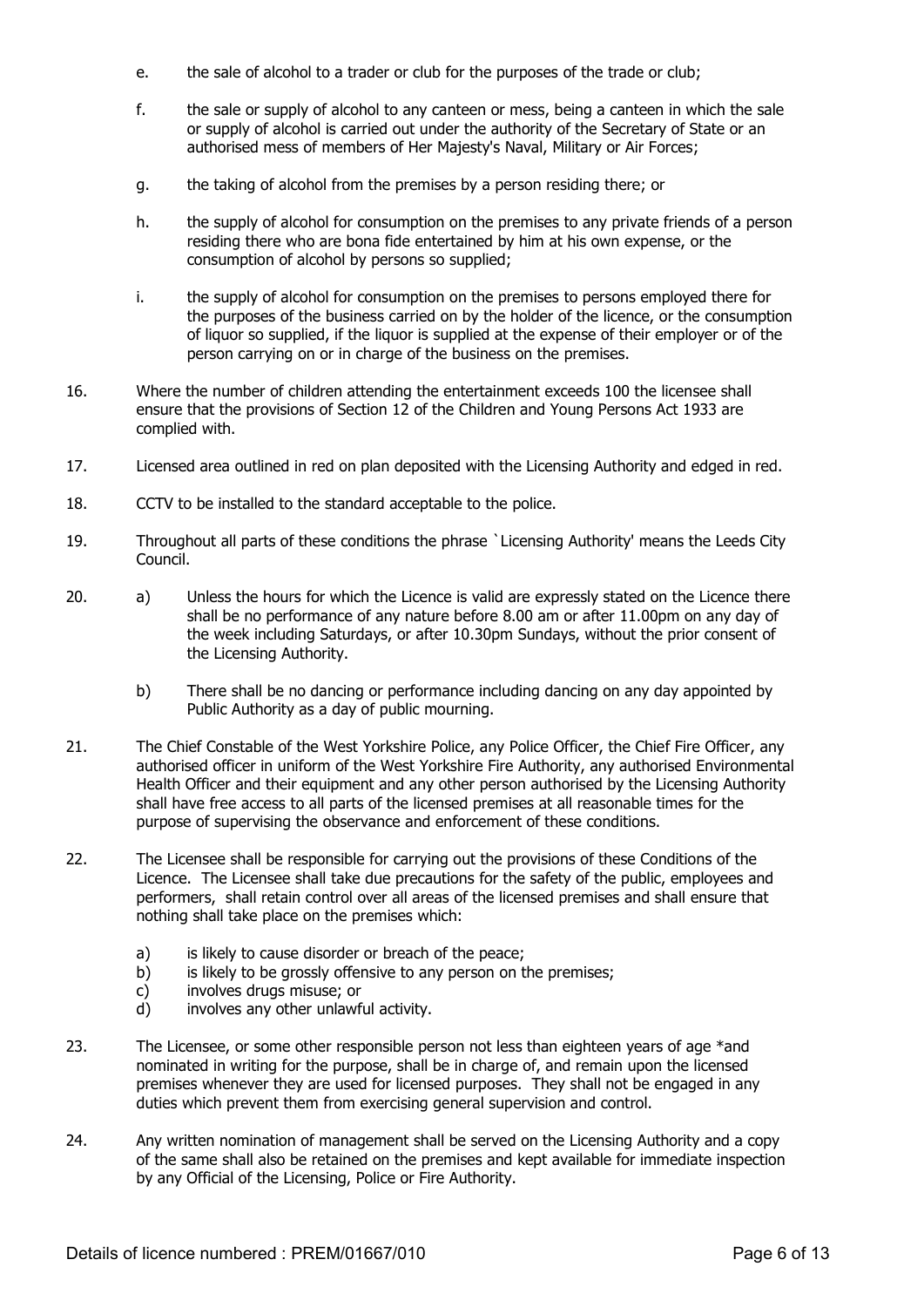- 25. The Licensee shall provide notice of his or her intention to provide any form of entertainment which includes lap dancing, pole dancing, table dancing, striptease or any form of nudity or semi nudity on the part of the performers or the staff employed on the premises. Any entertainment of this nature will be subject to additional standard special conditions of the licence.
- 26. The person in charge shall be conversant with all licence conditions.
- 27. Any venue which accommodates external promoters shall maintain a register or a diary system to record all such events. Each entry should contain the specific date of the event, nature/title of the event and the name, address and contact telephone number of the promoter specific to that event. The register must be available for immediate inspection on request by any Official of the Licensing Authority or it's authorised agents.
- 28. The maximum number of persons allowed in the stated areas whilst the Licence is in force is:

200

- 29. The Licensee shall not permit persons in excess of the number specified on the licence to enter or occupy any portion of the licensed premises.
- 30. The Licensee shall ensure that staff are familiar with the maximum capacity of the premises.
- 31. The Licensee shall display notice containing details as to the maximum capacity figure in a prominent position upon entry to the premises. Where the capacity is divided into separate floors/areas within the premises notice of the appropriate capacity for each floor/area shall also be prominently displayed upon entry to the relevant floor/area.
- 32. The licensee shall at any time whilst the premises are in use be aware of the precise number of patrons on the premises. Where the licence covers different floors/areas, the licensee shall be aware of the number of patrons in each area at any given time and ensure that the numbers do not exceed those as stipulated on the licence. This information shall immediately be supplied on request to any Official of the Licensing, Police or Fire Authority.
- 33. Appropriately trained staff shall be provided to oversee general safety within the premises, and these shall be provided to a minimum number of one member of staff per 250 occupancy or part thereof, in accordance with the occupancy figure as stated on the Public Entertainment Licence.
- 34. Furthermore, in addition to the above the licensee shall ensure that an appropriately trained member of staff is designated to each emergency exit door to assist in the event of an emergency evacuation.
- 35. All members of staff shall be instructed in the safety precautions to be observed in the premises as far as those precautions relate to their duties and to the action to be taken by them in the event of fire or emergency.
- 36. All exits, passages, landings and stairways shall be kept free from obstruction at all times when the premises are used for licensed purposes.
- 37. A clear unobstructed route leading from each fire exit to a place of safety outside the premises shall be provided and maintained available for use at all times.
- 38. Every door in the building for use by members of the public going from the auditorium to the outside of the building shall open outwards, unless the Licensing Authority shall have been satisfied that this is impracticable to the circumstances of the particular case, and shall be capable of being opened easily and immediately from the inside, without the use of a key, when required.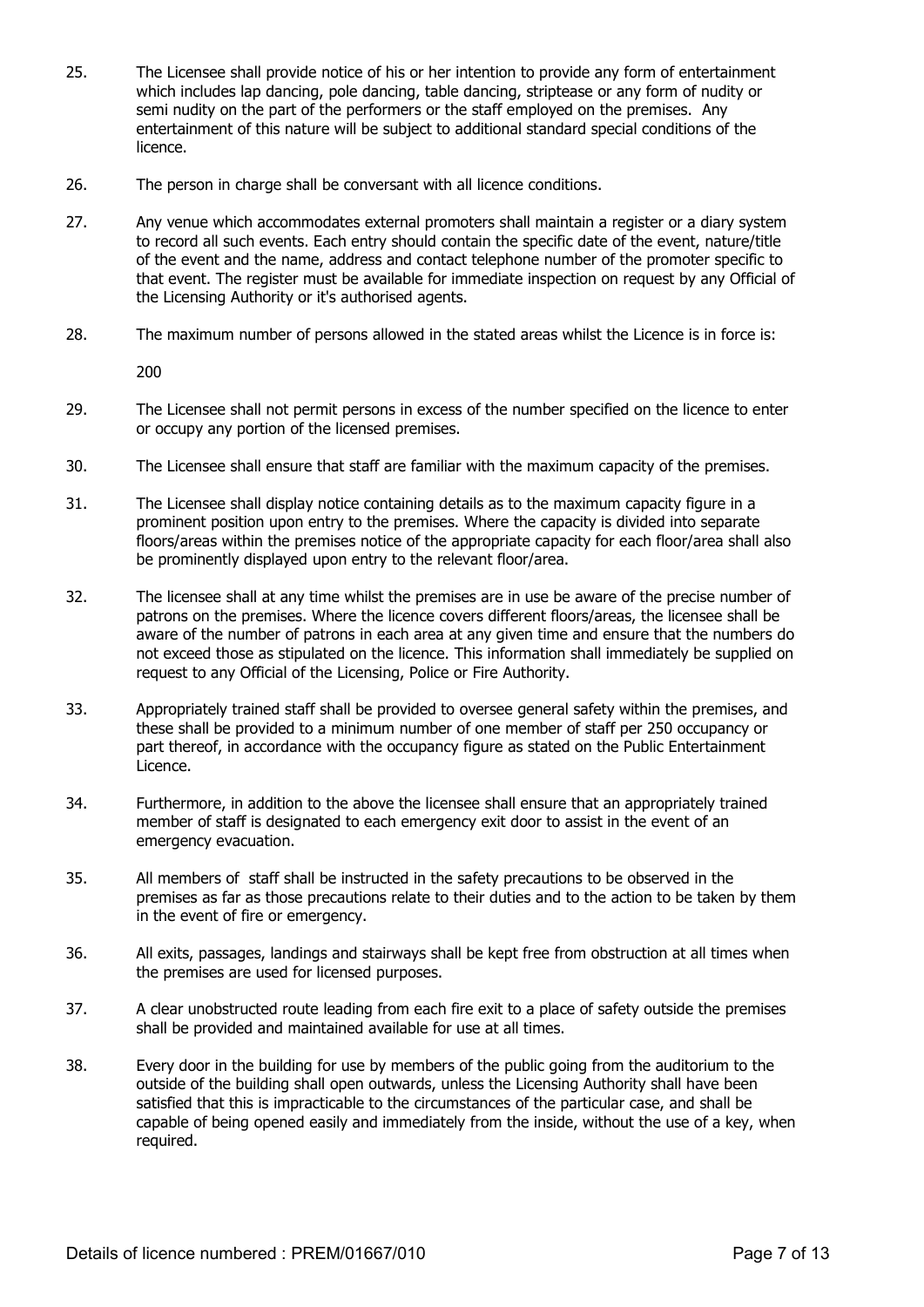- 39. Where, with the prior consent of the Licensing Authority, doors or gates across exits open inwards, they shall be fastened fully opened so as not to form an obstruction.
- 40. If security is required for outward opening fire exit doors, then they should be secured with panic bolt or panic latch type fastenings only to the satisfaction of the Licensing and Fire Authority. A conspicuous `PUSH BAR TO OPEN' sign should be provided immediately above the push bars.
- 41. Any removable fastenings permitted by the Licensing or Fire Authority for securing exit doors when the public are not on the premises shall be removed before the public are admitted to the premises and shall not be replaced until the public have vacated the building.
- 42. Illuminated fire exit sign boxes lit by both primary and emergency lighting should be provided above all exits. Illuminated boxes incorporating graphic fire exit symbols, e.g. man moving through open door, should have white symbols on a green background. The size of the exit boxes should be appropriate for the maximum viewing distances involved.
- 43. Doors and openings other than exits to or from parts of the licensed premises to which the public are admitted shall be provided with notices indicating their uses or shall be marked "Private", and wherever practicable shall be kept secured. Where exit doors are fitted with automatic bolts they shall be clearly indicated with the words "PUSH BAR TO OPEN".
- 44. Where curtains are provided across an exit doorway they shall be divided at the centre and shall not trail the floor.
- 45. Except with the consent of the Licensing Authority, bars, wire guards or the like shall not be fitted to windows, nor shall the windows be otherwise obstructed in a manner likely to render them unavailable for the purposes of rescue in case of emergency.
- 46. The closing of collapsible gates or shutters across exit openings shall be prohibited whilst the public are in the premises.
- 47. The licensed premises shall be provided with fire appliances suitable to the fire risk in the premises and to the satisfaction of the Fire Authority.
- 48. Fire appliances shall be affixed to wall brackets to the satisfaction of the Fire Authority, and available for instant use at all times.
- 49. Fire extinguishers should be regularly examined, tested and maintained in accordance with the current British Standard to the satisfaction of the Fire Authority.
- 50. The licensee and employees should be made fully conversant with the location of fire appliances, method of operation and safe use, and with the action to be taken in case of fire.
- 51. A manually operated electrical fire alarm system shall be provided to the satisfaction of the Fire Authority. The alarm should be clearly audible in all parts of the building.
- 52. The Fire alarm system should be tested on a weekly basis in accordance with the current British Standard and to the satisfaction of the Fire Authority. The result of all tests with the exception of the daily inspection should be recorded in a suitable log book provided for the purpose. The log book should be available for immediate inspection upon request of any official of the Licensing or Fire Authority.
- 53. The licensee and all employees should be made familiar with the method of giving warning of fire and with the escape route available from each part of the premises to which they resort or in which they may work.
- 54. All fire doors shall be maintained self-closing and shall not be secured in an open position.
- 55. A system for automatically cutting off the sound system which is linked to the sounding of the fire alarm shall be provided.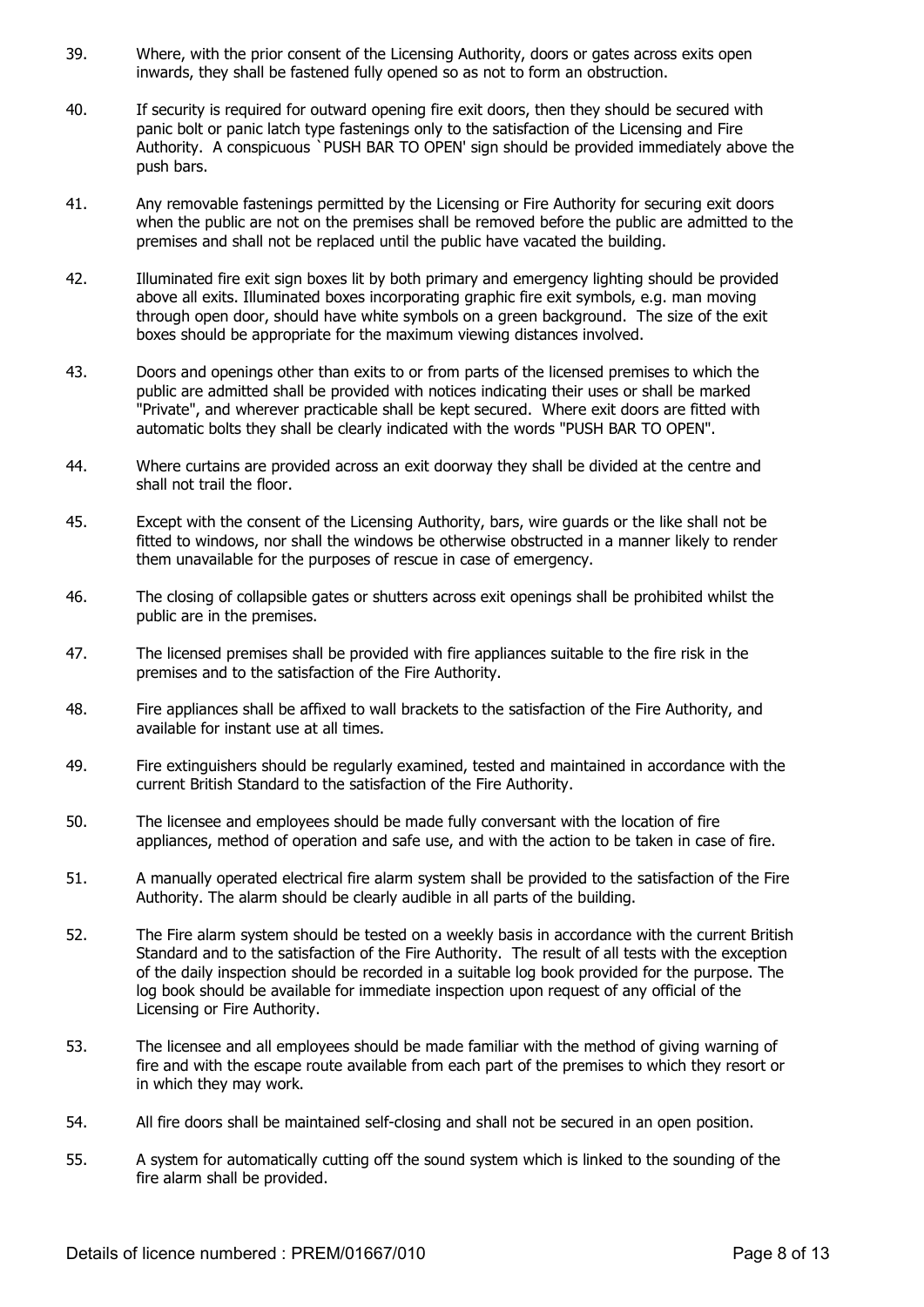- 56. All scenery, drapes, curtains and decorations within the licensed premises shall be made of such material or shall be treated and maintained so as to be flame retardant in accordance with the current British Standard and to the satisfaction of the Fire Authority.
- 57. Plastic decorations are not acceptable.
- 58. Filling materials used in furnishings should be restricted to combustion modified foam or other materials having at least the same standard of fire performance. Upholstered furniture and floor coverings should comply with the current British Standard to the satisfaction of the Fire Authority.
- 59. Flumes from kitchens and serveries and over grills and all ventilating shafts shall be maintained in a clean condition.
- 60. Smoking shall be strictly prohibited within the stage risk area and in dressing rooms. Notices bearing the words "NO SMOKING" in red letters on a white background shall be conspicuously displayed in these areas.
- 61. Where any open fireplaces, high temperature heating appliances or naked flames are used they shall be adequately protected by a suitable guard.
- 62. In the event of the heating being by a central heating system the heating apparatus shall be placed in a separate room from the auditorium. The door between this room and the auditorium should be self-closing and fire-resistant to a one hour standard.
- 63. Explosives, inflammable liquids or high inflammable articles shall not be brought into or used within any portion of the licensed premises.
- 64. No exhibition, demonstration or display of pyrotechnics or displays involving the use of fire shall be given in the licensed premises without the prior consent of the Licensing and Fire Authority. At least fourteen days written notice of application must be supplied in such circumstances.
- 65. No exhibition, demonstration or display of laser equipment shall be given by any person in the licensed premises and no laser equipment shall be used by such person in the said premises unless the Director of the Leeds Environment Department has been given not less than 14 days previous written notice.
- 66. At entrances to venues where strobe lighting is in use warnings should be posted that stroboscopic lighting is in use and the possibility that susceptible people may be affected.
- 67. Flicker rates from stroboscopic lighting should be set at 4 or less flickers per second. This frequency shall apply to the combined flicker rates on any group of lights which can be directly gazed at.
- 68. In all parts of the building to which the public are admitted and in all passages, corridors, ramps and stairways to which the public have access and which lead from the auditorium to the outside of the building, there shall provided adequate illumination by general lighting to the satisfaction of the Licensing Authority.
- 69. In addition to the general lighting, adequate illumination to enable the public to see their way out of the building, without the assistance of the general lighting, shall be provided in the auditorium and all other parts of the building to which the public are admitted and in all passages, corridors, ramps and stairways, which lead from the auditorium to the outside of the building. This lighting shall be referred to as the safety lighting.
- 70. The safety lighting shall be provided from a source other than that of the general lighting.
- 71. All notices and exit indications shall be illuminated by both general and safety lighting.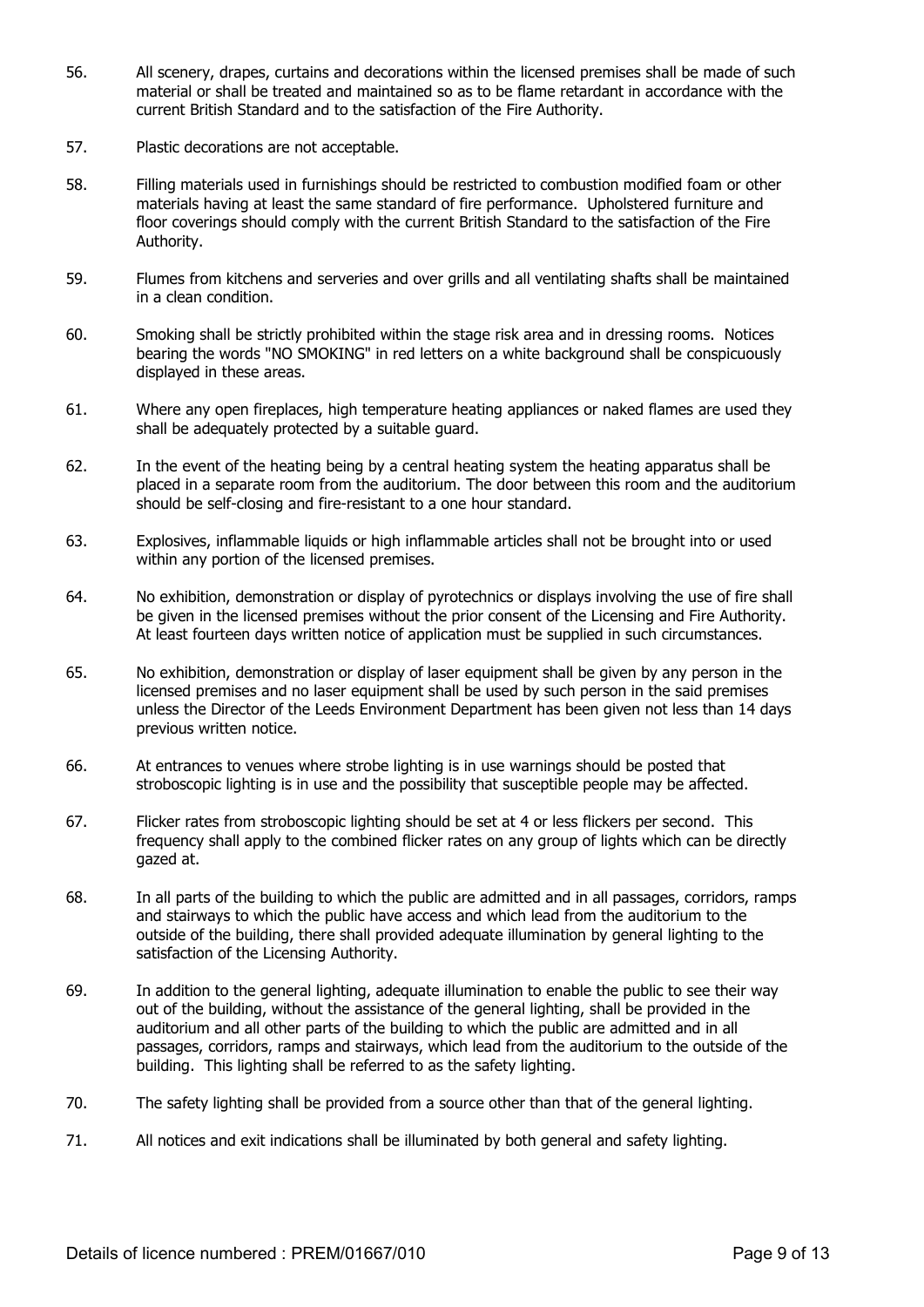- 72. The safety lighting shall be kept on at all times when the public are on the premises except in those parts of the building which are lit equally well by daylight.
- 73. Any battery supplying safety lighting shall be fully charged before the public are admitted to the premises and shall be of such capacity and so maintained as to be capable of supplying at normal voltage, the full load of the safety lighting during the whole time that the public are on the premises.
- 74. If there is a failure of the general lighting and the lighting is not restored within one hour, the public in the licensed premises shall be instructed to leave the building.
- 75. If there is a failure of the safety lighting, all parts of the building required to be illuminated by the safety lighting shall be immediately illuminated by the general lighting and the public in the licensed premises shall be instructed to leave the building forthwith.
- 76. Electrical apparatus and equipment within the building shall not be used for such purpose, or in such a manner, or when it is such a condition, as to cause danger of electric shock, fire or explosion.
- 77. Where gas is used for the lighting all gas burners within reach of the public shall be protected by glass or wire gloves and all gas taps shall be guarded in such a manner as to prevent unauthorised interference.
- 78. Electrical installation (including the fire alarm and emergency lighting systems) shall be in the charge of a competent electrician whose name is published on the Roll of National Inspection Council for Electrical Installation Contracting, or a member of Electrical Contractors' Association.
- 79. One of the following protective measures shall be used for all socket-outlets which may be used for the connection for lighting, video or sound amplification equipment and display models:
	- a) Each socket-outlet circuit shall be protected by a residual current device having a rated residual operating current not exceeding 30mA.
	- b) Each individual socket-outlet shall be protected by an integral residual current device having a rated residual operating current not exceeding 30mA.
- 80. The current operation of all residual current devices shall be checked regularly by pressing the test button. If the device does not switch off the supply, an electrical contractor should be consulted. At the same time action should be taken to prohibit the use of socket outlets associated with a faulty residual current device.
- 81. The Licensee shall ensure that the electrical installation to the whole of the premises carries a recent safety certificate issued by a competent electrician whose name is published on the Roll of National Inspection Council for Electrical Installation Contracting, or a member of the Electrical Contractors' Association.
- 82. The inspection shall include ALL electrical appliances and fire alarm and emergency lighting systems.
- 83. The licensee shall ensure that the electrical installation is checked on an annual basis and on renewal of the Public Entertainment Licence shall furnish the Licensing Authority with a copy of an Electrical Safety Certificate valid for the period of the licence.
- 84. Suitable and sufficient sanitary accommodation must be provided and maintained to the satisfaction of the Chief Environmental Health Officer.
- 85. The premises shall at all times be maintained in a clean, sanitary and safe condition and shall be open during the continuance of this licence to an inspection by the Licensing Authority or their authorised agents.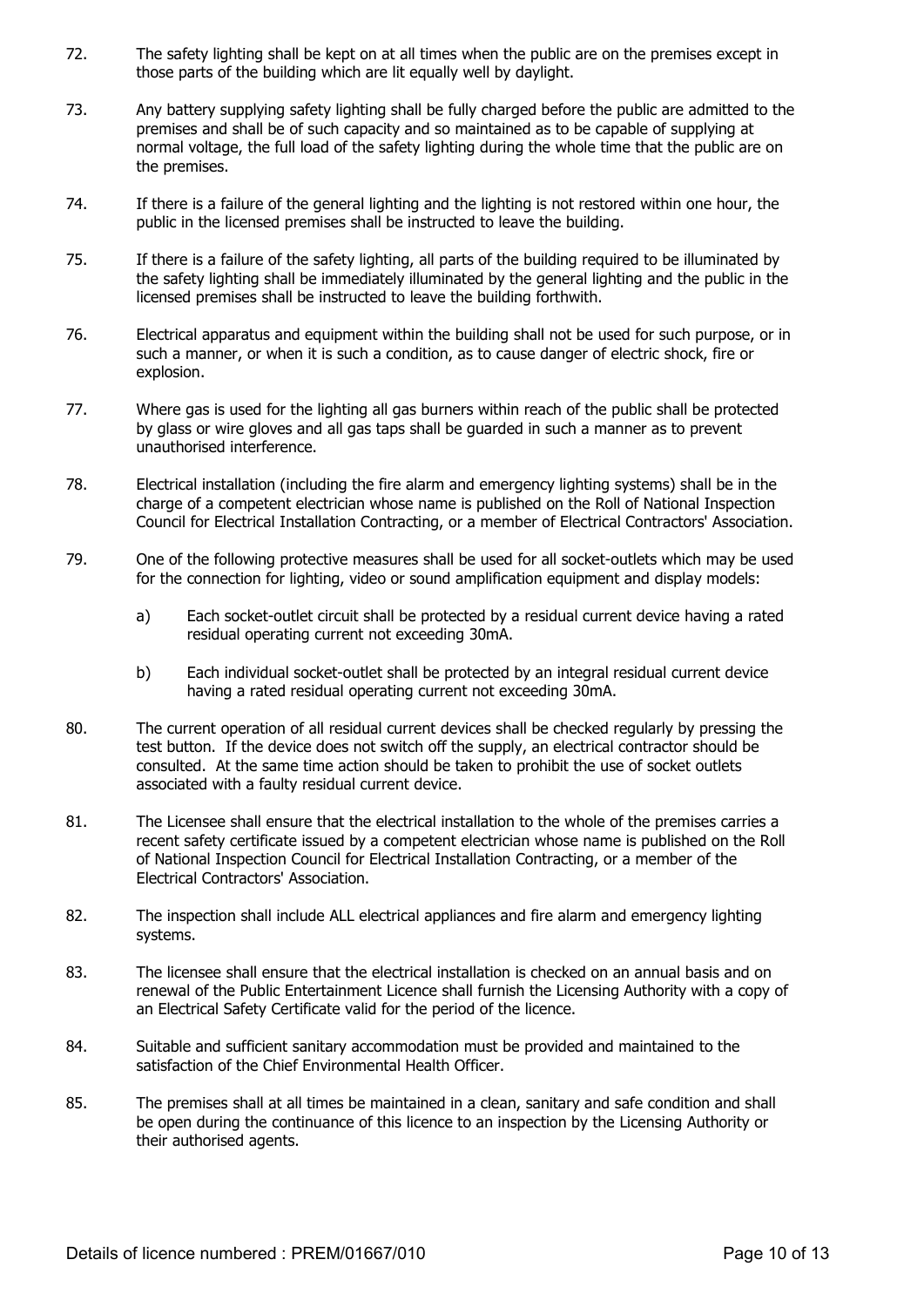- 86. Any seating in the licensed premises shall be so arranged as to allow free access to all exits there from.
- 87. For a closely seated audience chairs shall be either securely fixed to the floor or alternatively shall be battened securely together in units of not less than four seats. Adequate gangways, not less than 42" (1100mm) wide, unless otherwise approved by the Licensing Authority, shall be provided. The gangways shall lead directly to each exit door and shall be kept free from obstruction. No seat shall be more than twelve feet (4.0m) from any gangway.
- 88. Seating in invalid chairs other than engine driven chairs will be permitted subject to any condition imposed by the Licensing and Fire Authority.
- 89. Means of access, egress and emergency egress shall be provided and maintained in accordance with any recommendations of the Licensing and Fire Authority.
- 90. Alterations or additions, whether permanent or temporary, to the structure, the lighting, electrical heating, ventilating, mechanical, or installations, or to the seating, gangways or other arrangements in building in which the licensed premises are situated shall not be made except with the consent of the Licensing Authority and in accordance with any conditions of such consent.
- 91. The Licensee shall maintain a first aid box on the premises in accordance with the Health and Safety (First Aid) Regulations 1981 and make sure that:
	- it is accessible at all times
	- items are replaced as they are used
- 92. Any person who appears unwell, including those affected by drugs or alcohol, must be seen by a trained first aider, who shall:
	- give first aid
	- if necessary, seek medical assistance
- 93. The licensee shall maintain an Incident Report Register within which staff must record any incident which has occurred on the premises.
- 94. The Incident Report Register must be retained on the premises for a period of one year, taken from the date of the last entry, and include the following:
	- a) consecutively numbered pages;
	- b) the date and time of incident;
	- c) the nature of incident;
	- d) the full name/s of staff involved including the registration number of any door staff, and to whom the incident was reported, including the names and numbers of any police officers who attended the scene of the incident and details of any witness/es;
	- e) Any notes relative to the incident.
- 95. Incident Report Registers shall be produced for immediate inspection on request by any Official of the Licensing or Police Authority.
- 96. The premises must be effectively ventilated when the public are present. Any mechanical ventilation system must be properly maintained.
- 97. Drinking water provision must be clearly available, free of charge, at all times whilst the Entertainment Licence is operative.
- 98. This facility must be kept in a clean condition.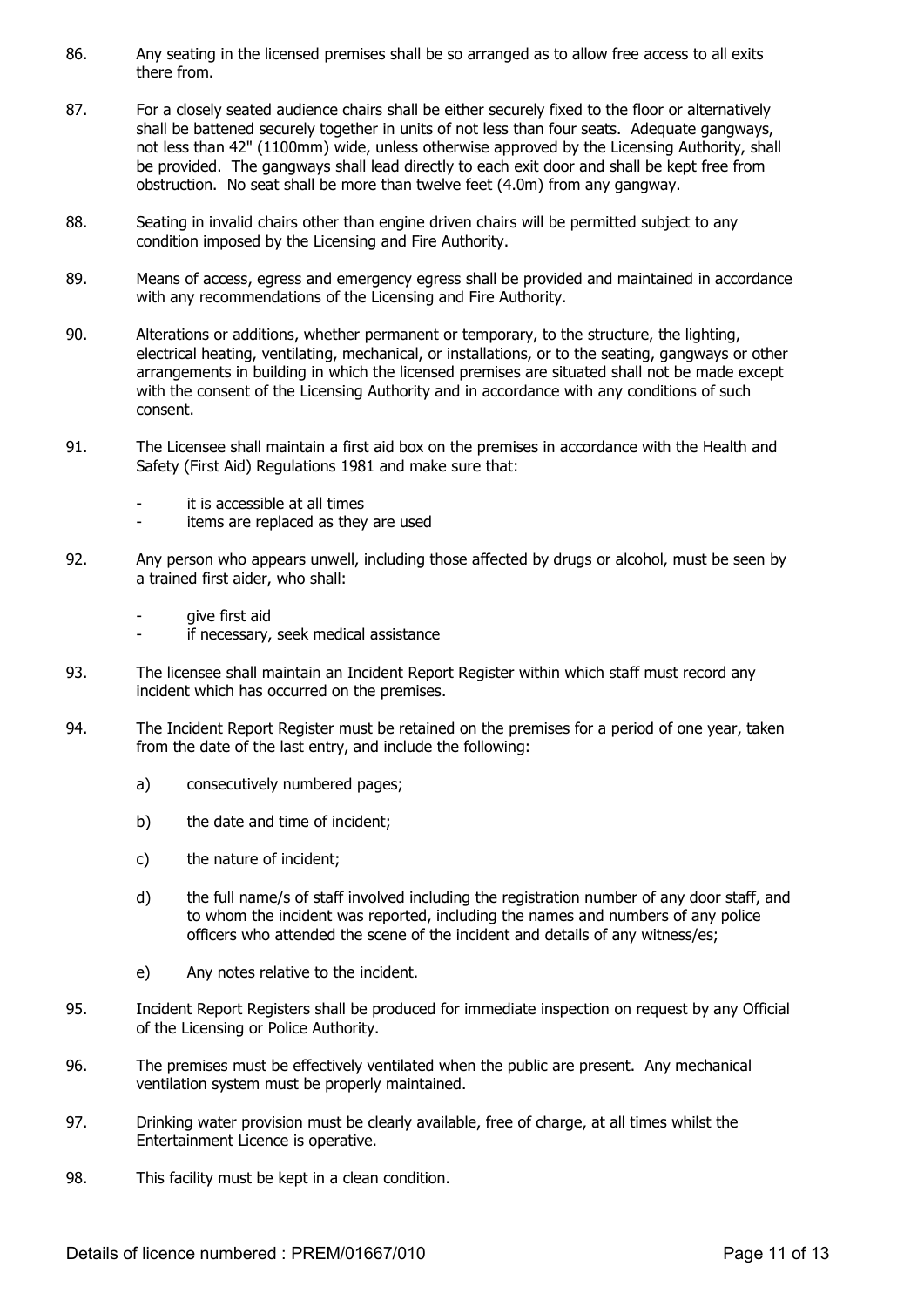- 99. No exhibition, demonstration or performance of hypnotism shall be given on any person in the premises except with the express consent of the Licensing Authority and subject to such conditions as the Licensing Authority may attach to such consent. Any notification of intention to stage a hypnotist should be made in writing providing at least fourteen days notice.
- 100. The Licensee shall ensure that no nuisance is caused by noise or vibration emanating from the licensed premises resulting from the use of this Licence. The Licensee shall provide urgent attention to any reports of noise nuisance, and act upon direction of the Licensing Authority.
- 101. Licensees are reminded that unauthorised flyposting is an offence under the Town & Country Planning Act 1990, as amended, Section 224.
- 102. In the case of an audience consisting of persons under 16 years of age, the minimum number of staff shall increase to a ratio of one per 100 occupancy.
- 103. At any licensed function no child shall be permitted to occupy any seat in the front row of the balcony, gallery or tier unless accompanied by, or in the charge of a person who appears to have attained the age of 16 years.
- 104. The Licensee shall ensure that any persons employed on the premises to work in the capacity as a door supervisor, hold current registration with the SIA and comply with all relevant rules and regulations laid down by that body.
- 105. Door Staff Daily Record Register

 The Licensee shall maintain a Daily Record Register which is to be completed on a daily basis by the door staff when they commence and finish duty.

- 106. The Daily Record Register must be retained on the premises for a period of one year, taken from the date of the last entry, and include the following:
	- a) consecutively number pages;
	- b) the registration number and full name of each registered person on duty;
	- c) the date and time that he/she commenced that period of duty with a signed acknowledgement by that person;
	- d) the time at which he/she finished duty with a signed acknowledgement by that person.
- 107. Daily Record Registers shall be produced for immediate inspection on request by any official of the SIA, Police or Licensing Authority.
- 108. Licence holders must have a written search policy for those entering the premises.

All members of staff must be acquainted with this policy.

- 109. Sufficient number of staff of both sexes shall be on duty to undertake any searches of the public.
- 110. Clear and visible notices should be displayed to those entering the premises detailing the establishments search policy. These signs should state that the police will be informed if anyone is found in possession of controlled substances or weapons.
- 111. Secure receptacles, to the standard as required by the West Yorkshire Police, must be provided in a restricted part of the building for staff to deposit drugs and weapons.
- 112. Any seizure of controlled substances and weapons must be recorded in the Incident Report Register and reported to the police at the earliest possible time.